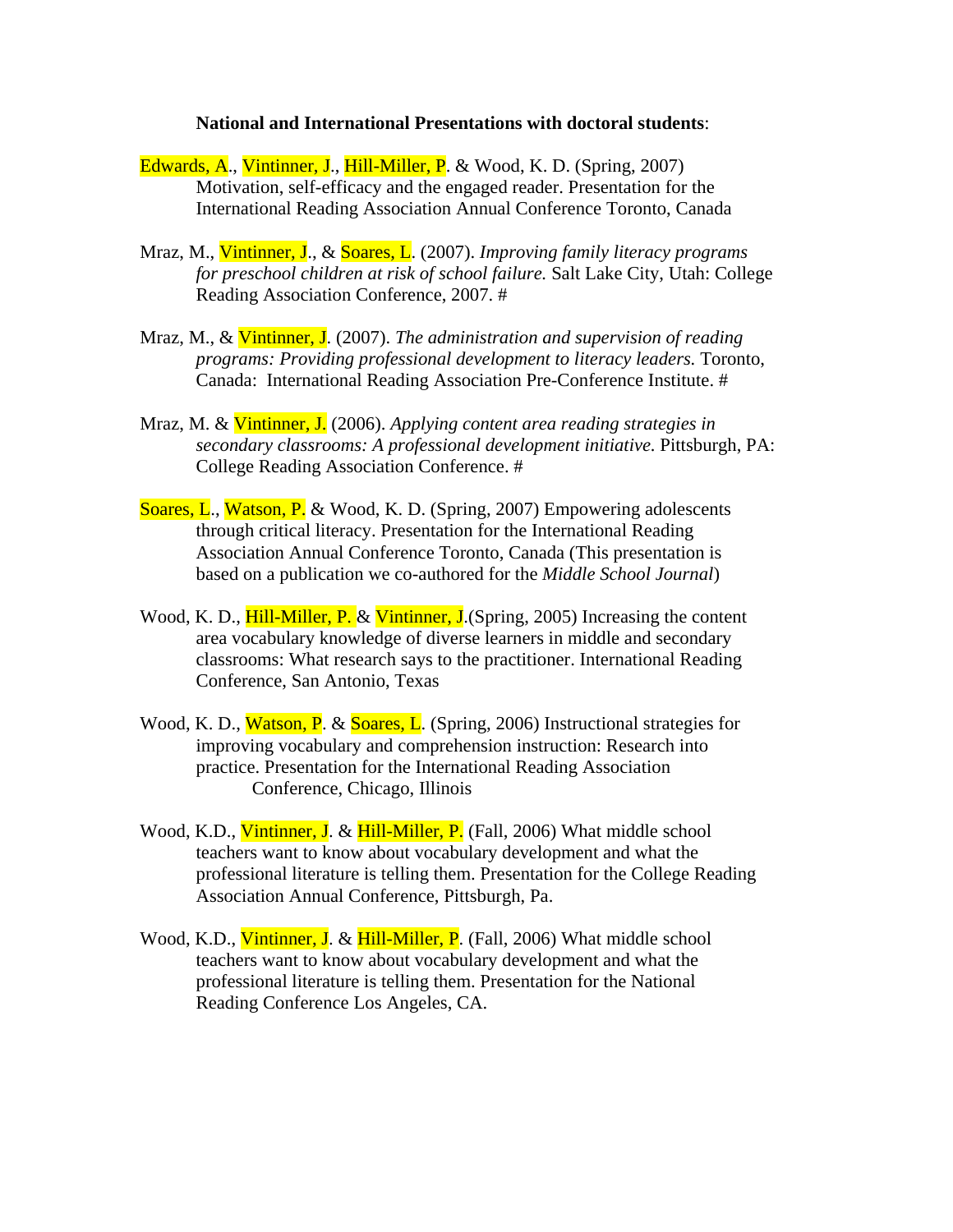## **Publications with doctoral students**

## **Chapters**

- Mraz, M., Vacca, J. V., & Vintinner, J. (in press). Professional development. In S.B. Wepner, & D. Strickland (Eds). *The administration and supervision of reading programs* (4<sup>th</sup> ed.). NY: Teachers College Press. [Expected publication date: Spring, 2008.]
- Wood, K. D., Taylor, B., Drye, B., & Brigman, M. J. (2007). Assessing students' understanding of informational text in the intermediate and middle level classrooms. In J.R. Paratore & R L. McCormack (Eds), *Classroom literacy assessment: Making sense of what students know and do.* New York: Guilford. **Articles**
- Mraz, M., Algozzine, R., & Watson, P. (in press). Perceptions and expectations of roles and responsibilities of literacy coaching. *Reading Research and Instruction. \**
- Marklin, J. & Wood, K. D. (March 2007) Promoting technological literacy through an interdisciplinary mindings collage. *Middle School Journal*.
- Wood, K. D., Edwards, A., Vintinner, J., Hill-Miller, P. (2006). Motivation, self-efficacy and the engaged reader. *Middle School Journal.* May.
- Wood, K. D., Soares, L. & Watson, P. (2006). Empowering adolescents through critical literacy. *Middle School Journal*, January*.*
- Kissel, B., Wood, K. D. &  $\overline{\text{Kiser}, \text{K}}$  (in press) Using a multigenre literacy project with middle school students. *Middle School Journal*.

## **Field Consultant/Column Reactor for** *Voices from the Middle*

- Brigman, M. J. & Wood, K. D. (Field Consultants, September, 2006) Embarking on the road to authentic engagement *Voices from the Middle*
- Brigman, M. J. & Wood, K. D. (Field Consultants, 2007) You Can't Hide in R5: Redesigning independent reading to be more strategic and engaging" *Voices from the Middle*.
- Brigman, M. J. & Wood, K. D. (Field Consultants, 2007) A science teacher teaches writing. *Voices from the Middle*.
- Kiser, K. & Wood, K. D. (Field Consultants, 2008) What does it take to create